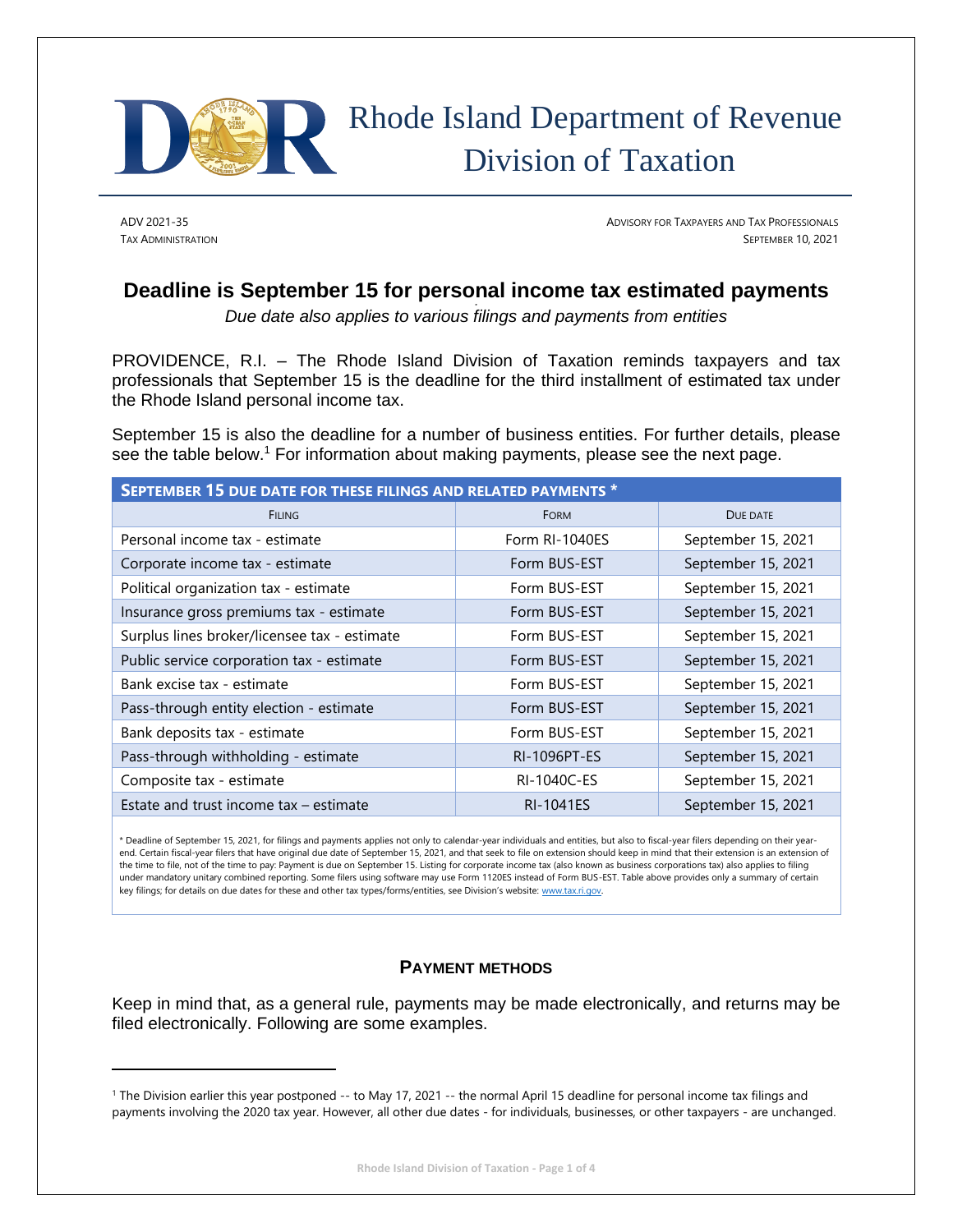- $\checkmark$  Portal: If you're already registered to use the Division of Taxation's taxpayer portal, you may use the portal to make the payment that's due September 15 -- whether for individual or business taxes. Use the QR code on this page or this link: [https://taxportal.ri.gov/.](https://taxportal.ri.gov/)
	- If you're not already registered but want to use the taxpayer portal to make future payments, please use the following information.
	- To gain access to the taxpayer portal as a first-time user, you must first obtain a PIN. If you are interested in using the taxpayer portal and obtaining a PIN, please contact the Division by phone at (401) 574-8484 or by email: [taxportal@tax.ri.gov.](mailto:taxportal@tax.ri.gov)
	- Once you have your PIN, go to the portal's home page and click on the "Create a New User" link in order to create a new user account and register as a user. (To go directly to the "Create a New User" section: [https://go.usa.gov/xsDd9.](https://go.usa.gov/xsDd9)) As part of the registration process, you'll use your PIN to link your portal account with the Division.
	- To view the taxpayer portal's user guide: [https://go.usa.gov/xsDd5.](https://go.usa.gov/xsDd5) If you have questions about the taxpayer portal, contact the Division at (401) 574-8484 or email: [taxportal@tax.ri.gov.](mailto:taxportal@tax.ri.gov)

| <b>State of Rhode Island</b><br><b>Division of Taxation</b><br><b>DEPARTMENT OF REVENUE</b> |                                                                                          |                                                     |
|---------------------------------------------------------------------------------------------|------------------------------------------------------------------------------------------|-----------------------------------------------------|
| <b>HOME</b>                                                                                 |                                                                                          |                                                     |
| <b>Member Sign In</b>                                                                       | Customer support is available weekdays between 8:30am -                                  | <b>Popular Services</b>                             |
| <b>User ID</b><br>Please Enter User ID                                                      | 3:30pm at 401-574-8484 or you can e-mail support at<br>taxportal@tax.ri.gov at any time. | <b>Tax Forms</b><br><b>Administrative Decisions</b> |

*Use the Rhode Island Division of Taxation's taxpayer portal to make payments quickly, securely, and easily (see screenshot above).*

- √ Bill Pay: Your bank or credit union may let you use its "bill pay" feature to make tax payments. Check with your financial institution to see if the payment can be made by the September 15 deadline. If so, please remember to include as much information as possible on the payment so that the amount is properly credited to your account. That way, you can avoid incurring late charges. Also make sure that the payment goes to the following address, not to a post office box: Rhode Island Division of Taxation, One Capitol Hill, Providence, R.I. 02908.
- $\checkmark$  Debit Card: You can pay your balance due by using a debit card or credit card. A thirdparty provider charges a fee for the service. For more information, use the following link: [http://www.tax.ri.gov/misc/creditcard.php.](http://www.tax.ri.gov/misc/creditcard.php)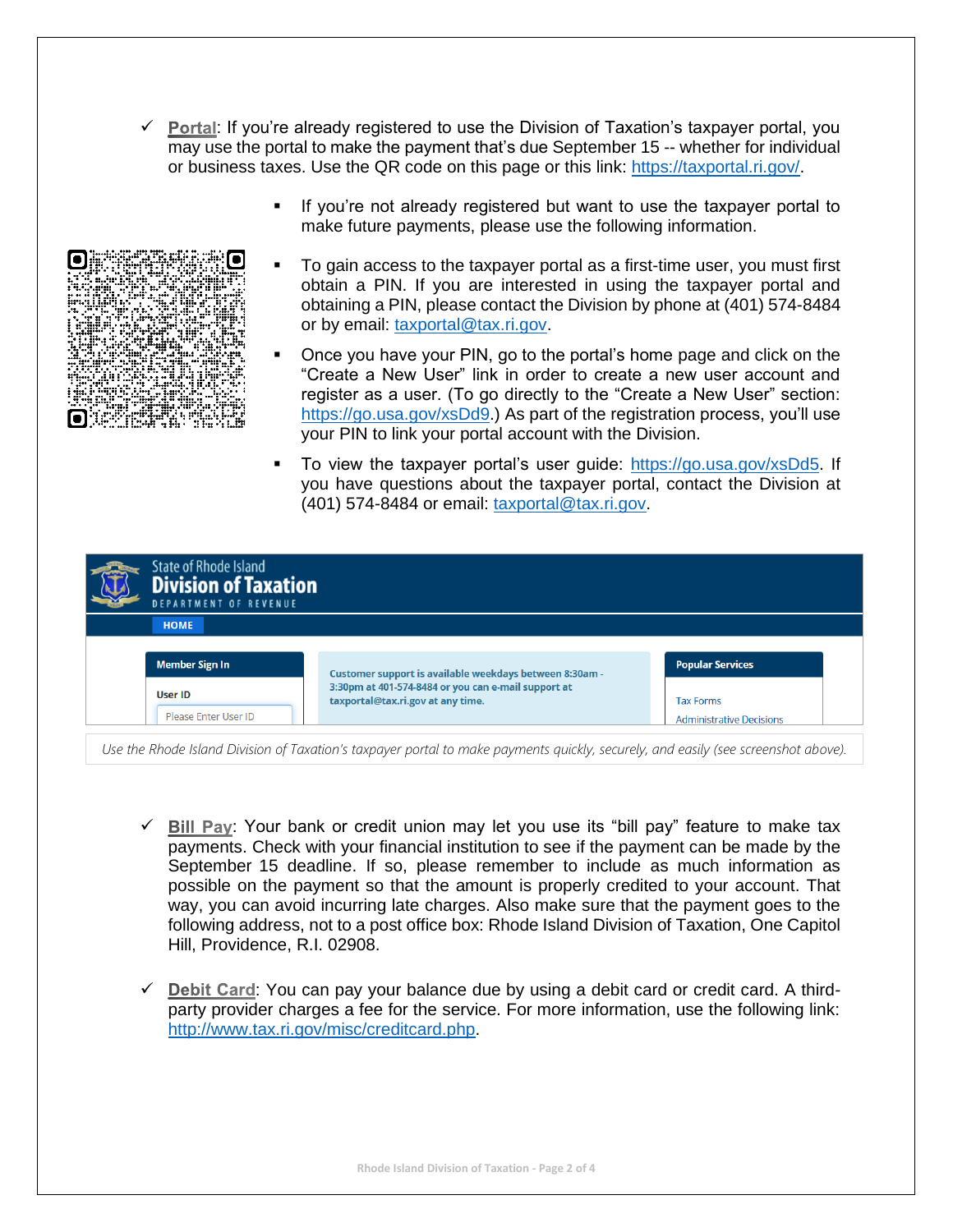| <b>NRI.gov</b>                                  | <b>R.I. Government Agencies   Privacy Policy   Searc</b>                                                                                                                                        |
|-------------------------------------------------|-------------------------------------------------------------------------------------------------------------------------------------------------------------------------------------------------|
|                                                 | <b>State of Rhode Island</b><br><b>Division of Taxation</b><br>DEPARTMENT OF REVENUE                                                                                                            |
|                                                 | Contact Us   Related Links   Search Taxation:                                                                                                                                                   |
| <b>Home</b>                                     | <b>Home &gt; Credit Card Payments</b>                                                                                                                                                           |
| <b>Administrative</b><br><b>Decisions</b>       | <b>Credit Card Payments</b>                                                                                                                                                                     |
|                                                 | <b>CREDIT CARD PAYMENTS</b>                                                                                                                                                                     |
| <b>Advisories</b>                               | <b>VISA</b><br><b><i><u>PORTA</u></i></b><br>MasterCard                                                                                                                                         |
| <b>Combined Reporting</b><br>and related topics | RI Interactive is now accepting payments via the internet at https://www.ri.gov/app/taxation/payments                                                                                           |
|                                                 | Another option for making payments is to use the Rhode Island Division of Taxation's website, which<br>allows payments by debit card or credit card easily and securely (see screenshot above). |

 $\checkmark$  Pay by Check: You still have the option to pay by check. If you do, be sure that your check is accompanied by a payment voucher. That way, your payment will be properly and promptly credited to your account. If you use tax preparation software, or your preparer does, you may use the voucher provided by the software program. Or use the Division's voucher. Vouchers, forms, instructions, and other documents are available via the following link: [http://www.tax.ri.gov/taxforms/.](http://www.tax.ri.gov/taxforms/)

#### **DROP BOX AVAILABLE**

If you plan to visit the Division only to drop something off, consider using the Division's drop box, which is located on the first floor. A date stamp is also available for use. Many taxpayers and tax professionals use the Division's drop box to drop off a variety of items, including (but not limited to) the following:

- Documents related to the sale of Rhode Island real estate by nonresidents.
- **EXE** Responses to the Division's request for additional information, such as copies of your Form W-2 wage statements, Forms 1099, or copies of another state's tax returns.<sup>2</sup>
- Requests for transcripts.
- **•** Form for changing your address or changing your name (Form RI-COI).
- An application for a letter of good standing (or documents related to an existing application for a letter of good standing).

#### **MORE INFORMATION**

- » For forms and instructions: <http://www.tax.ri.gov/taxforms/>
- » For a list of frequently used Division webpages, phone numbers, and email addresses: [http://www.tax.ri.gov/Advisory/ADV\\_2021\\_33.pdf#page=2](http://www.tax.ri.gov/Advisory/ADV_2021_33.pdf#page=2)

<sup>&</sup>lt;sup>2</sup> Please drop off copies of such documents; keep the originals for your records. If you are responding to the Division's written request for documentation, please include a copy of the Division's letter; keep the original for your records.